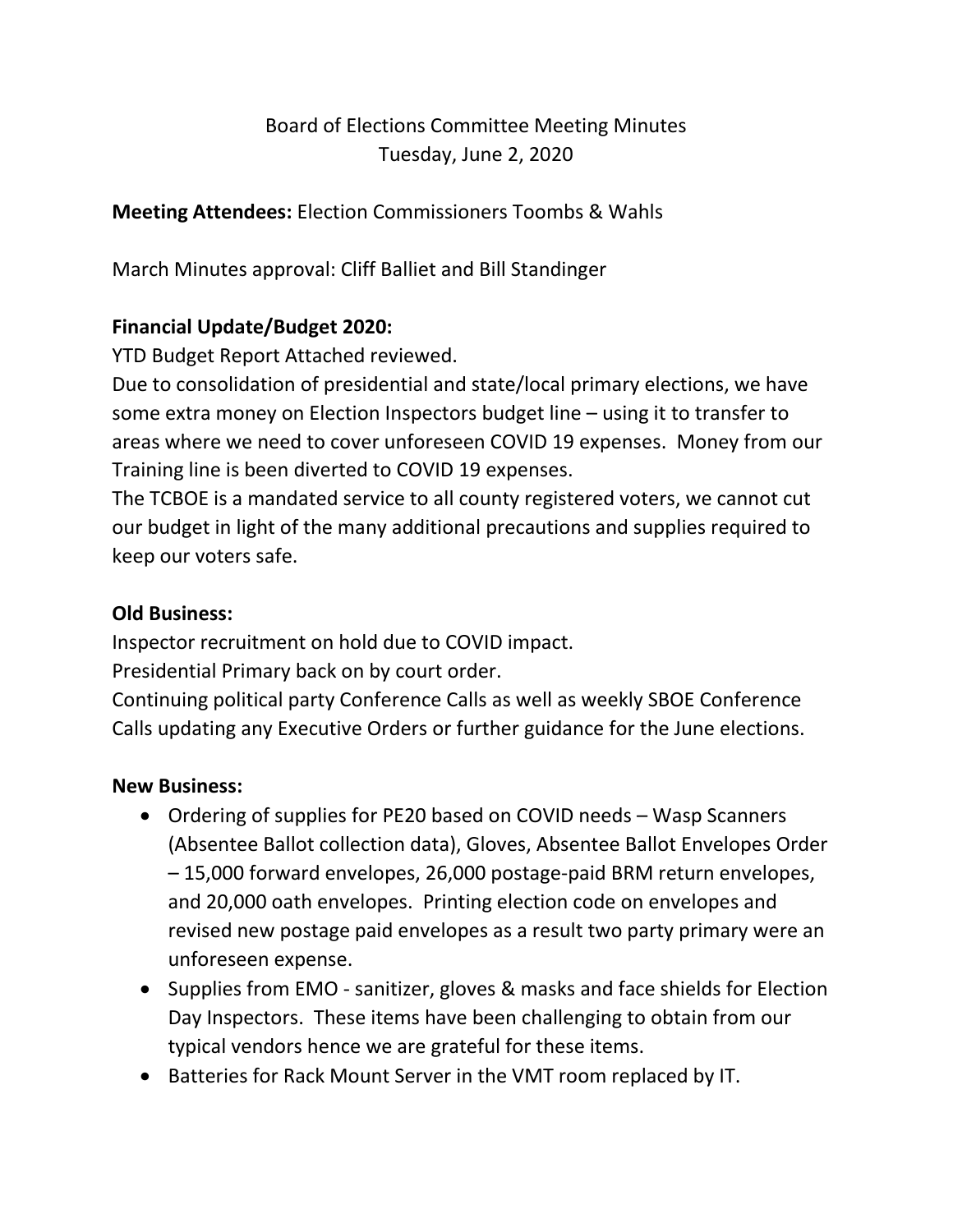- NTS upgraded their Suite program to accept the influx of absentee ballot applications reducing some data entry steps for the Deputy Commissioners.
- Clear Ballot webinar demonstration of ClearCount scanner; cost/time saving for post-election processes including required 3% Audit and scanning absentees (see Resolution F12).
- Mailing of Military/Federal Ballots completed and surveys to the Department of Justice and SBOE are up to date.
- School District lists and labels to ME, UE, Waverly, Candor, OACSD, & Tioga Central were processed and transmitted upon request.
- OACSD Test Deck completed by VMTs for machines at district office. New Executive Order for processing of school district ballot counting is now June 16<sup>th</sup> after 5 PM. The VMTs will be on site during the machine tabulation.
- Risk Assessment Webinar call with SBOE and follow up steps with IT in progress.
- Preparations for Presidential Primary and State, Local and Federal has required the assistance of volunteers from other county departments as well as from the Democratic and Republican Party committee personnel.
- Test Deck validation of the party and district ballots for both the PP20 and PE20 election completed by the VMTs.
- Ordering of AB and ED ballots for EV and ED has escalated due to the Executive Order from the Governor. Absentee Ballot quantities ordered is an estimated compromise of the voters' eligible vs the voters' that will complete and return the application. 23,000 Absentee applications and letters (sent to Dems and Reps) were sent out. An inundation of approximately 3000 requests to date. (Note, during prior Presidential Elections there have not been that quantity of requests.) Per the Governors Executive Orders, these applications are only valid for the June  $23<sup>rd</sup>$  election. Voters have checked other boxes on the application requiring additional sorting and classifications such as a Permanent Absentee voter's request that requires different program coding.
- Postal BRM reimbursements have escalated to over \$6000 to date requiring budget transfers to COVID 19 tracking costs. An influx of envelopes with yellow postal labels on the Absentee Ballot mailer are coming back to the office because of moving outside of Tioga County. The cost for the postage